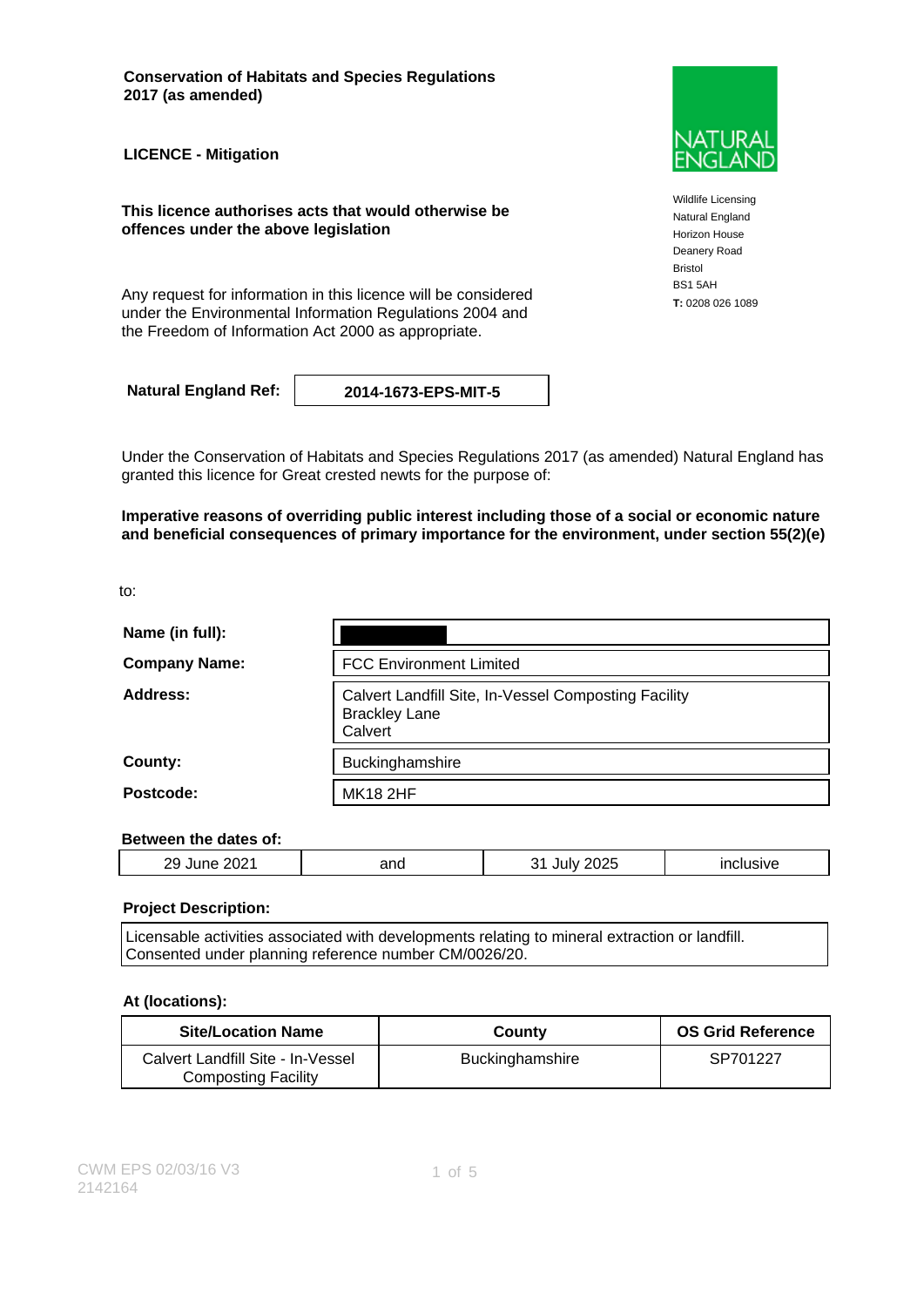### **For the following Species; activities and methods:**

| <b>Species Common Name</b><br>(Taxonomic Name) | <b>Activity</b>                                                                | Method                                                                                                                                   |
|------------------------------------------------|--------------------------------------------------------------------------------|------------------------------------------------------------------------------------------------------------------------------------------|
| Great crested newt<br>(Triturus cristatus)     | Capture; Damage resting<br>place; Destroy resting<br>place; Disturb; Transport | By hand; Destructive search; Drift<br>fencing; Exclusion by temporary<br>amphibian fencing; Hand search; Pitfall<br>trapping and refuges |

### **For the following licensable activities and maximum numbers:**

| <b>Licensable Activity</b> | <b>Permitted Species</b><br><b>Common Name</b> | <b>Maximum Number</b>                   |
|----------------------------|------------------------------------------------|-----------------------------------------|
| Capture                    | Great crested newt                             | 50                                      |
| Damage resting place       | Great crested newt                             | See Additional Condition for<br>details |
| Destroy resting place      | Great crested newt                             | See Additional Condition for<br>details |
| Disturb                    | Great crested newt                             | Not Specified                           |
| Transport                  | Great crested newt                             | 50                                      |

# **PLEASE NOTE**

The maximum number(s) stated in the above table refers to the maximum number of individuals of the stated species that can be captured or transported under the terms of this licence and the maximum number/s of resting places or breeding sites that can be damaged or destroyed under this licence (if applicable). Maximum numbers cannot be specified and do not apply to disturbance activities. Where applicable, please also refer to the special conditions outlined in your licence Annex for further details on how this/these maximum number(s) applies/apply to the activities permitted under your licence.

**This licence is granted subject to the licensee, including servants and named agents, adhering to the conditions and notes specified below and to the activities agreed in the Method Statement, or Annex and Work Schedule, between the licensee and Natural England. The Method Statement, or Annex, for the mitigation scheme is appended to this licence. The following person is authorised to act on behalf of the licensee:**

| <b>Consultant Name:</b>        |            |       |              |
|--------------------------------|------------|-------|--------------|
|                                |            |       |              |
| County:                        |            |       |              |
| Postcode:                      |            |       |              |
|                                |            |       |              |
| Signature:                     |            | Date: | 29 June 2021 |
| CWM EPS 02/03/16 V3<br>2142164 | $2$ of $5$ |       |              |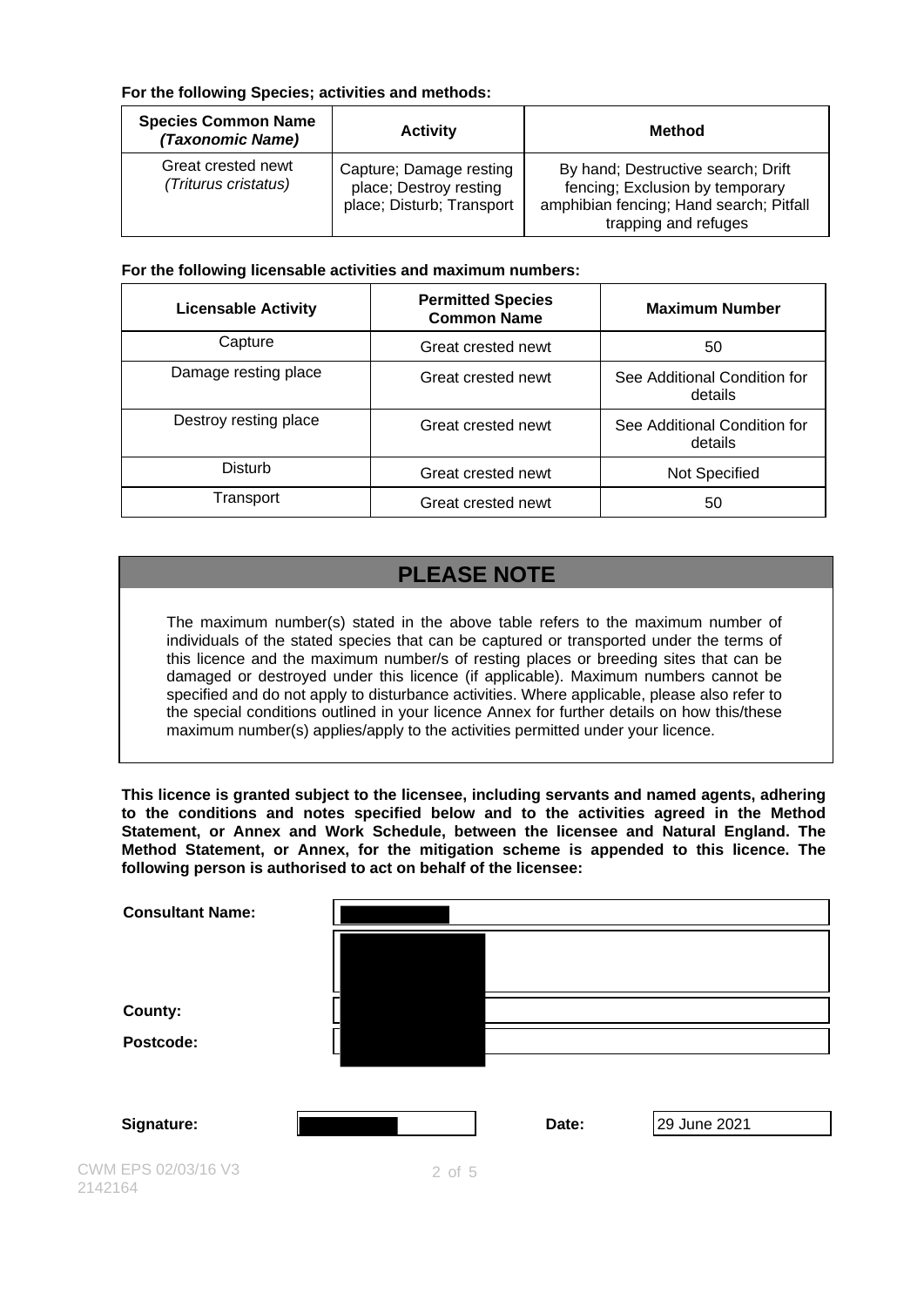# **WARNING**

- **This licence authorises acts that would otherwise be offences under the Conservation of Habitats and Species Regulations 2017 (as amended). Any departure from the conditions relating to this licence may be an offence under that legislation;**
- **This licence conveys no authority for actions prohibited by any other legislation;**
- **This licence can be modified or revoked at any time by Natural England, but this will not be done unless there are good reasons for doing so. The licence is likely to be revoked immediately if it is discovered that false information had been provided which resulted in the issue of the licence.**
- **Bodies corporate and their directors/secretaries are liable for offences under the Conservation of Habitats and Species Regulations 2017 (as amended).**

## **LICENCE CONDITIONS**

- 1. The licensee is responsible for ensuring that operations comply with all terms and conditions of the licence.
- 2. While engaged in the activities to which this licence applies the licensee shall make a copy of the licence (including any Annex and Work Schedule if applicable) available for inspection on each site where the activities are taking place and shall produce it on demand to any constable or an officer of Natural England.
- 3. No agent of the licensee shall carry out any of the activities to which this licence (including any Annex and Work Schedule if applicable) applies unless authorised in writing by the licensee, appointing them the licensee's agent. The agent shall make a copy of the authorisation available for and shall produce it on demand to any constable or officer of Natural England.
- 4. The licensee must submit a written report of actions taken under the licence (including any Annex and Work Schedule if applicable), even if no action is taken, and send it to the Natural England officer at the address shown at the top of the report form, to arrive not later than 14 days (two weeks) after the expiry of the licence. Failure to make reports may result in the licence being revoked and/or the refusal to grant subsequent licences. Please note some licences may have additional reporting requirements specified in an attached Annex.
- 5. It is a condition of the licence (including any Annex and Work Schedule if applicable) that any post development monitoring data (e.g. survey data and habitat assessment) including nil returns are submitted to Natural England to arrive no later than 14 days (two weeks) after the expiry of the licence or as specified in any Annex. Post development survey data (except nil returns) must also be sent to the relevant Local Biological Records centre within this time period.
- 6. A person authorised by the licensee shall provide him/her with such information as is within his/ her knowledge and is necessary for the report, which the licensee is required to make to Natural England.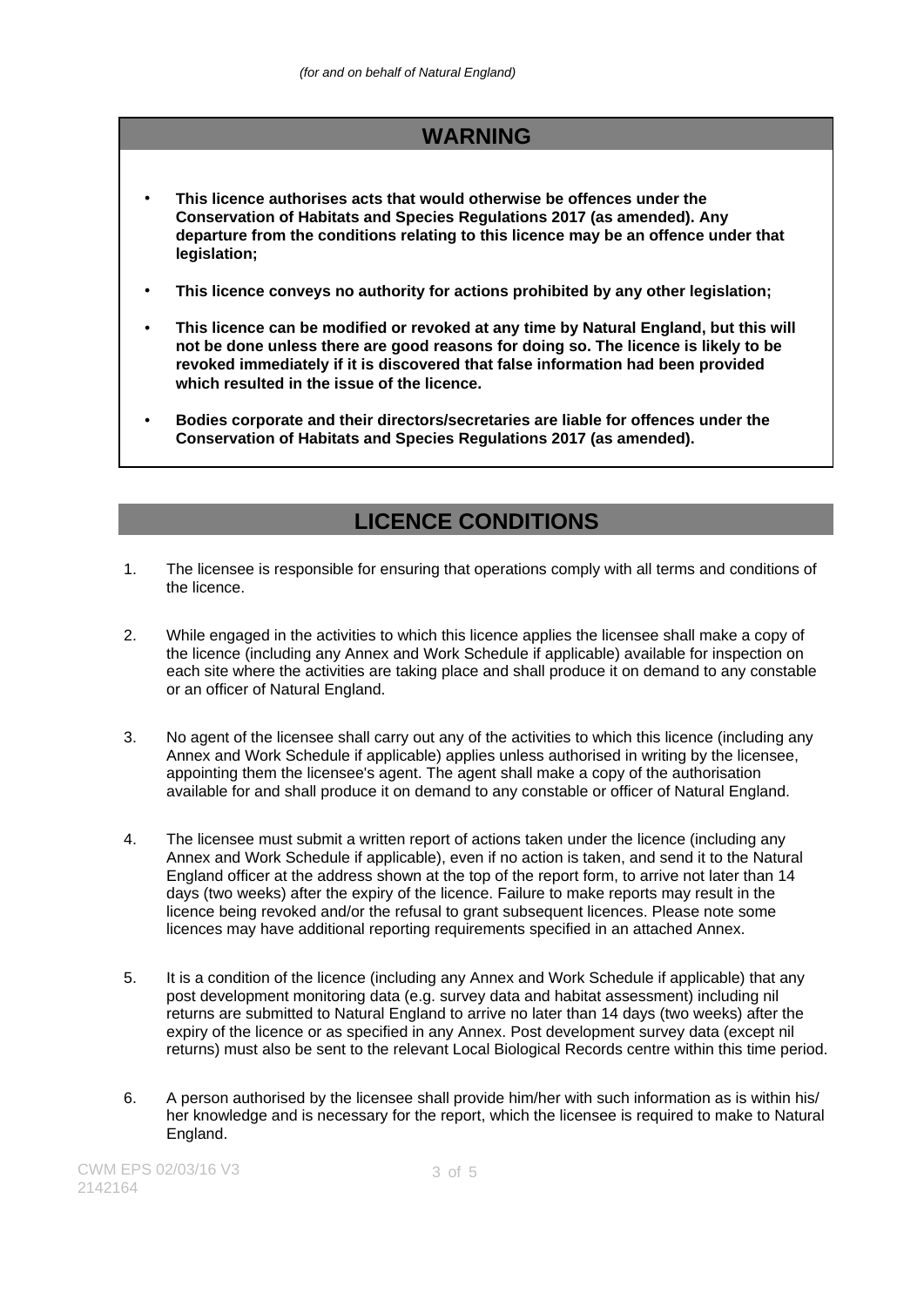# **LICENCE CONDITIONS**

- 7. The licensee shall permit an officer of Natural England, accompanied by such persons as he/ she considers necessary for the purpose, on production of his/her identification on demand, reasonable access to the site for monitoring purposes and to be present during any operations carried out under the authority of this licence for the purpose of ascertaining whether the conditions of this licence are being, or have been, complied with. The licensee shall give all reasonable assistance to an officer of Natural England and any persons accompanying him/her.
- 8. The licensee, including servants and named agents, must adhere to the activities; the licensable methods; the numbers per species (if relevant) and the timescales agreed between the Licensee and Natural England in the Method Statement or, if applicable, in the Annex and Work Schedule attached to the licence.
- 9. All activities authorised by this licence, and all equipment used in connection herewith shall be carried out, constructed and maintained (as the case may be) so as to avoid cruelty, unnecessary injury or distress to any species covered by this licence.
- 10. Methods used in connection with the execution of this licence must comply with the relevant published mitigation guidelines, unless otherwise agreed with Natural England.
- 11. Good practice and reasonable avoidance measures must be followed at all times.
- 12. All records are to be made available for inspection at any reasonable time by Natural England.
- 13. The licensee and named ecologist are responsible for all activities of the persons they have appointed in connection with this licence.
- 14. The ecologist named on the licence is authorised to appoint such persons in writing to enable them to handle Great crested newts for the specific task of relocating animals from pitfall traps and/or artificial refugia (e.g. carpet tiles) either to the opposite side of the exclusion fencing or to the receptor site, as appropriate. Those appointed persons will be classed as assistants and will only be covered by this licence if they have received appropriate training which includes the handling and welfare of the species. Such persons, who may be site staff or field workers are not required to hold individual Great crested newt licences and may work unsupervised. Persons appointed as assistants by the ecologist named on this licence will be required to produce on demand their written authorisation to a police constable or an officer of Natural England.
- 15. It is a condition of this licence that you must have obtained prior consent from all landowners and/or occupiers before commencing any activities that are authorised by this licence.

#### Additional Condition(s):

AC01 – Special conditions apply to this mitigation licence that are in addition to the standard licence conditions listed above. These are detailed within the attached Annex and all persons acting under this licence must ensure that operations comply with all these terms and conditions (including any annex and work schedule if applicable).